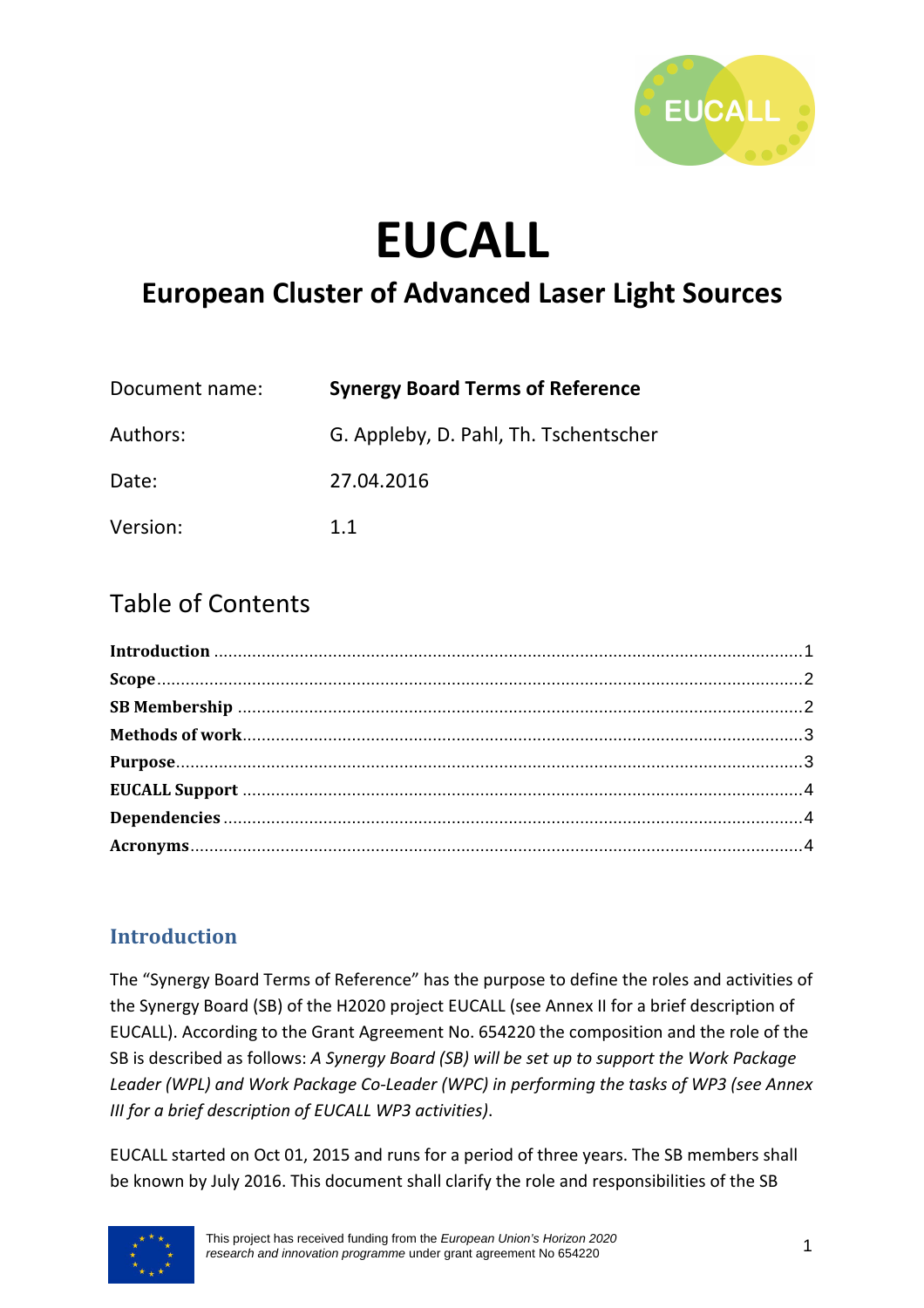

members and also outline the activities and a possible meeting schedule over the three year duration of the EUCALL project.

#### **Scope**

- The SB is an expert forum to support the execution of WP3 tasks.
- The SB helps to define the analysis task and contributes to its evaluation.
- The SB discusses and contributes to the WP3 deliverables, e.g. the reports.
- If suitable, SB members promote results of WP3/EUCALL and contribute to the Foresight workshops.
- If suitable and required, SB members can get paid for their time efforts spend on contributions to the WP3 deliverables and results.

# **SB Membership**

#### **Composition**

- The SB members shall be balanced between both communities, and shall have long-term experience in operating laser RIs (Optical lasers, synchrotrons, FELs).
- The SB will consist of:
	- o WPL and WPC
	- o One representative each of the two infrastructure networks
	- o Of order up to five representatives nominated by the optical laser, FEL, and synchrotron RIs involved in EUCALL
- It shall be possible to appoint first a reduced number of SB members and to extend later to the full scope, thereby enabling to respond to specific needs (e.g. expertise in specific area).
- The SB members shall be appointed by the EUCALL Steering Committee upon nomination by the WP partners.
- Ad hoc experts may be invited in addition for certain tasks if needed.
- The SB shall be chaired by the WPL.

#### **Duration**

• The duration of the SB is equal to the EUCALL project duration.

#### **Quorum**

- Membership is voluntary
- Every member is asked to attend all meetings.
- Decisions shall be taken by consensus or by a majority of two-third of the votes of the present members.

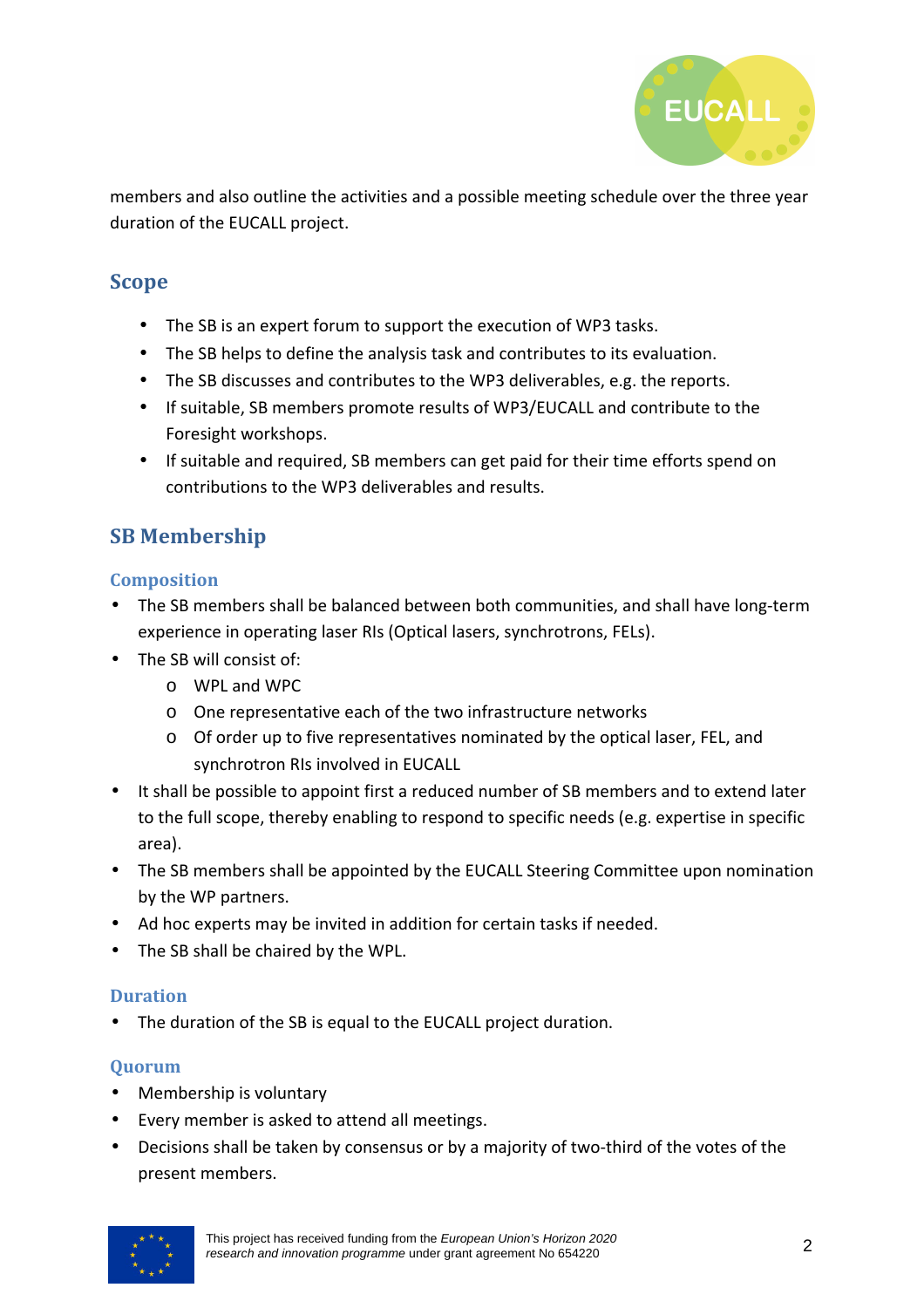

# **Methods of work**

#### **Meetings**

- Regular meetings (2 monthly) with WP3 staff to closely follow progress, possibly redefine and steer activities, and to respond to urgent matters.
- These regular meetings will primarily be organized as phone or video meetings.
- It is attempted to define a standard time to meet and to determine these meetings slots well ahead in time.
- In-person meetings should be scheduled at least once per year and more often in cases where a direct involvement of the SB in WP3 activities is requested.
- Participation in Annual Meetings, Facility operator workshop and Foresight workshops is wishful.
- The agenda for each meeting shall be proposed by the Chair of the SB and will be distributed not later than 7 days prior to the meeting.

#### **Reporting and interfaces to other boards and WPs**

- The SB shall report annually to the SC.
- Advice to the EB and specific activities shall be ensured through appropriate distribution of the respective reports and recommendations.

# **Purpose**

The SB shall have the following tasks (non-exclusive list):

- Supervision, feedback, iteration and input to data collection process
- Analysis of collected data and conclusions (both "synergy" and "innovation" aspects)
- Iteration with WP3 staff of RI staff experience exchange and user training activities
- Preparation with SAC of foresight topics and workshops
- Participation in foresight topic workshops
- Prepare final reports and developing main conclusions and, possibly, write sections or parts of reports.

# **Outputs and deliverables**

- Report on "Synergy and innovation potential of EUCALL" Month 30/ 03-2018
- Report on "Optimum use of advanced light sources—challenges and potential" Month 36/ 09-2018
- Report on "Joint foresight topics for lasers and FELs in Europe" Month 36/ 09-2018

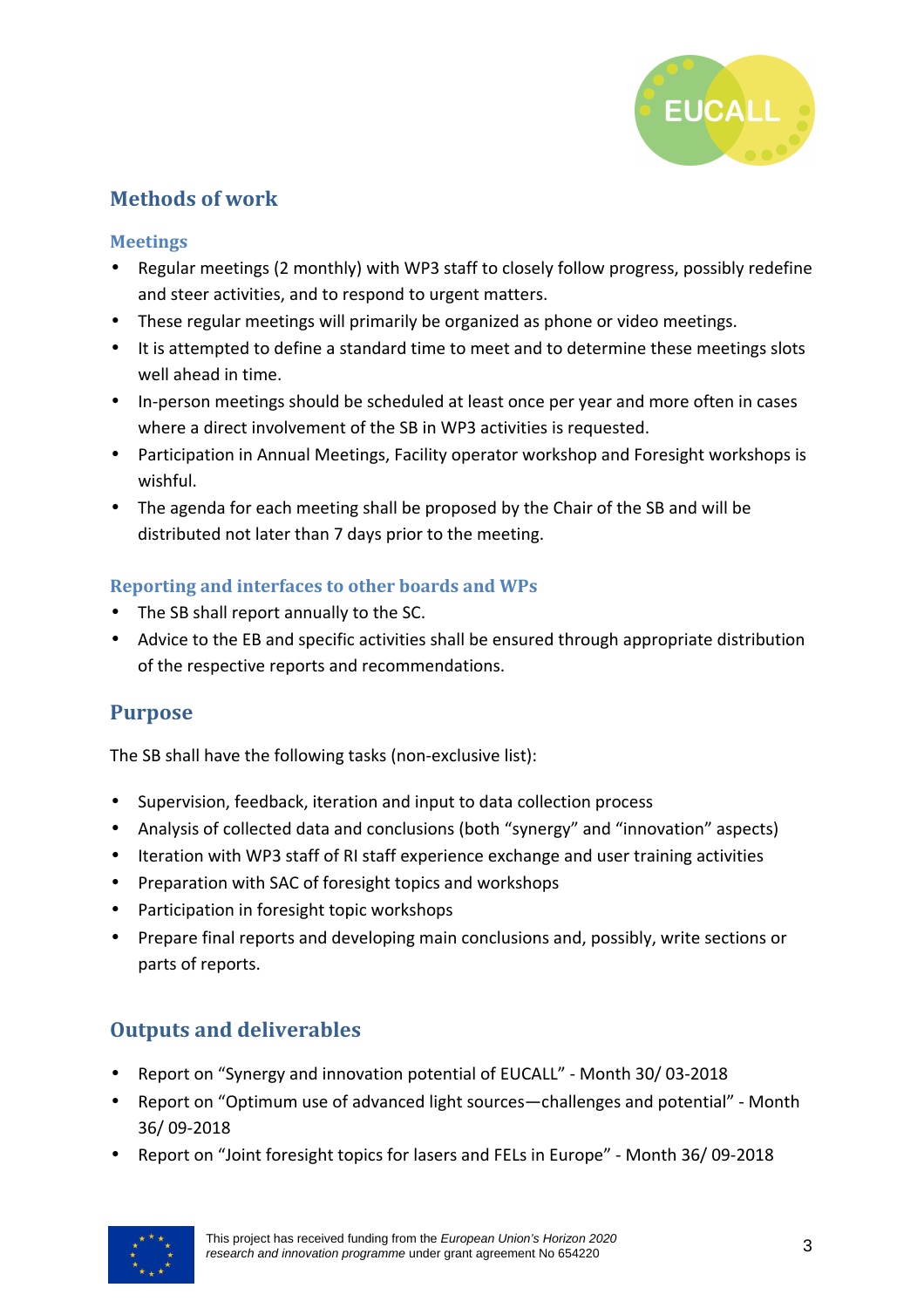

# **EUCALL Support**

The EUCALL coordinators team will support the SB in executing its tasks. This includes organization of in-person and VTC meetings of the SB.

Both, ELI and European XFEL have asked for staff resources to execute the WP3 tasks. These staff will be the major work force for collecting information and data, and for performing further WP3 tasks.

Travel and accommodation cost of the (up to five) community representatives will be refunded by the lead partner for WP3 (ELI-DC). The travel regulations of ELI-DC will be applied (economy flights, justification of reasonable travel expenses). The travel and accommodation costs of the WPL, WPC and the two network representatives will be covered by the resp. partner institutes.

The EUCALL project foresees the possibility to award for SB members from project external institutes or from partner institutes of EUCALL which had not planned such an involvement the reimbursement of efforts in terms of time resources spent for this activity. If such a reimbursement is required should be decided on a case-by-case basis considering the type and volume of contribution of the respective SB member.

# **Dependencies**

None.

#### **Acronyms**

| <b>EUCALL</b> | European Cluster of Advanced Laser Light Sources    |
|---------------|-----------------------------------------------------|
| <b>SC</b>     | <b>Steering Committee</b>                           |
| EB            | Executive Board                                     |
| SB            | Synergy Board                                       |
| <b>WPL</b>    | Work Package Leader                                 |
| <b>WPC</b>    | Work Package Co-leader                              |
| <b>ERA</b>    | European Research Area                              |
| <b>ESFRI</b>  | European Strategy Forum of Research Infrastructures |
| <b>FEL</b>    | Free Electron Laser                                 |
| <b>SR</b>     | <b>Synchrotron Radiation</b>                        |
| 0L            | <b>Optical Laser</b>                                |
| <b>Telco</b>  | telephone conference                                |
| <b>ToR</b>    | Terms of Reference                                  |
| <b>WPx</b>    | Work Package 'x'                                    |



This project has received funding from the European Union's Horizon 2020 research and innovation programme under grant agreement No 654220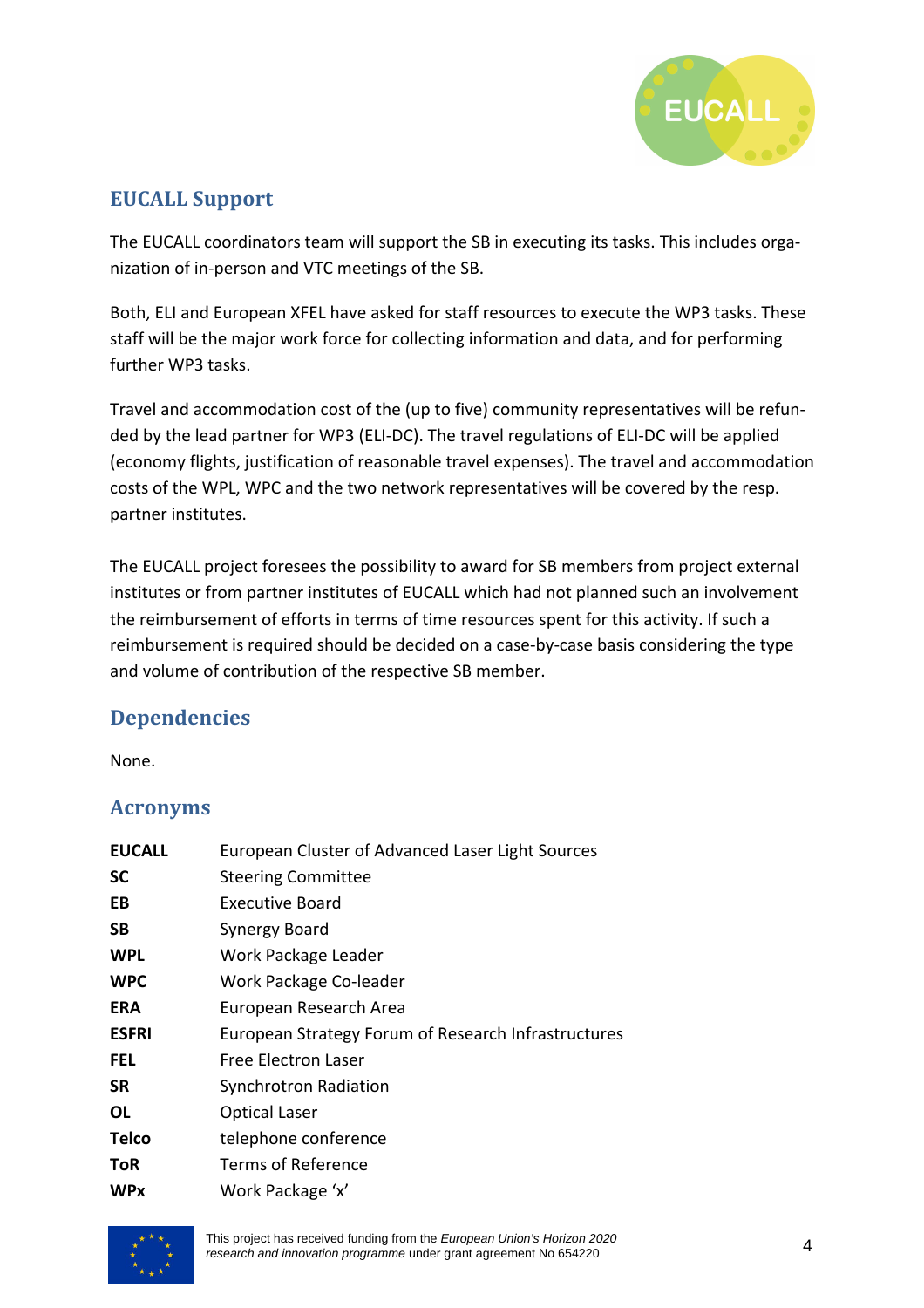

# **Annexes Annex I: Composition of the SB**

| <b>Name</b>                          | <b>Affiliation</b> | <b>Expertise</b>                 |
|--------------------------------------|--------------------|----------------------------------|
| <b>Catalin Miron</b>                 | ELI-DC             | Synchrotron, Optical Laser       |
| <b>Thomas</b><br><b>Tschentscher</b> | European XFEL      | Synchrotron, Free Electron Laser |
| <b>Ute Krell</b>                     | <b>DESY</b>        | Synchrotron                      |
| Daniela Stozno                       | Lunds University   | <b>Optical Laser</b>             |
|                                      |                    |                                  |
|                                      |                    |                                  |
|                                      |                    |                                  |
|                                      |                    |                                  |
|                                      |                    |                                  |
|                                      |                    |                                  |
|                                      |                    |                                  |

Note: further members to be added until 30 June 2016

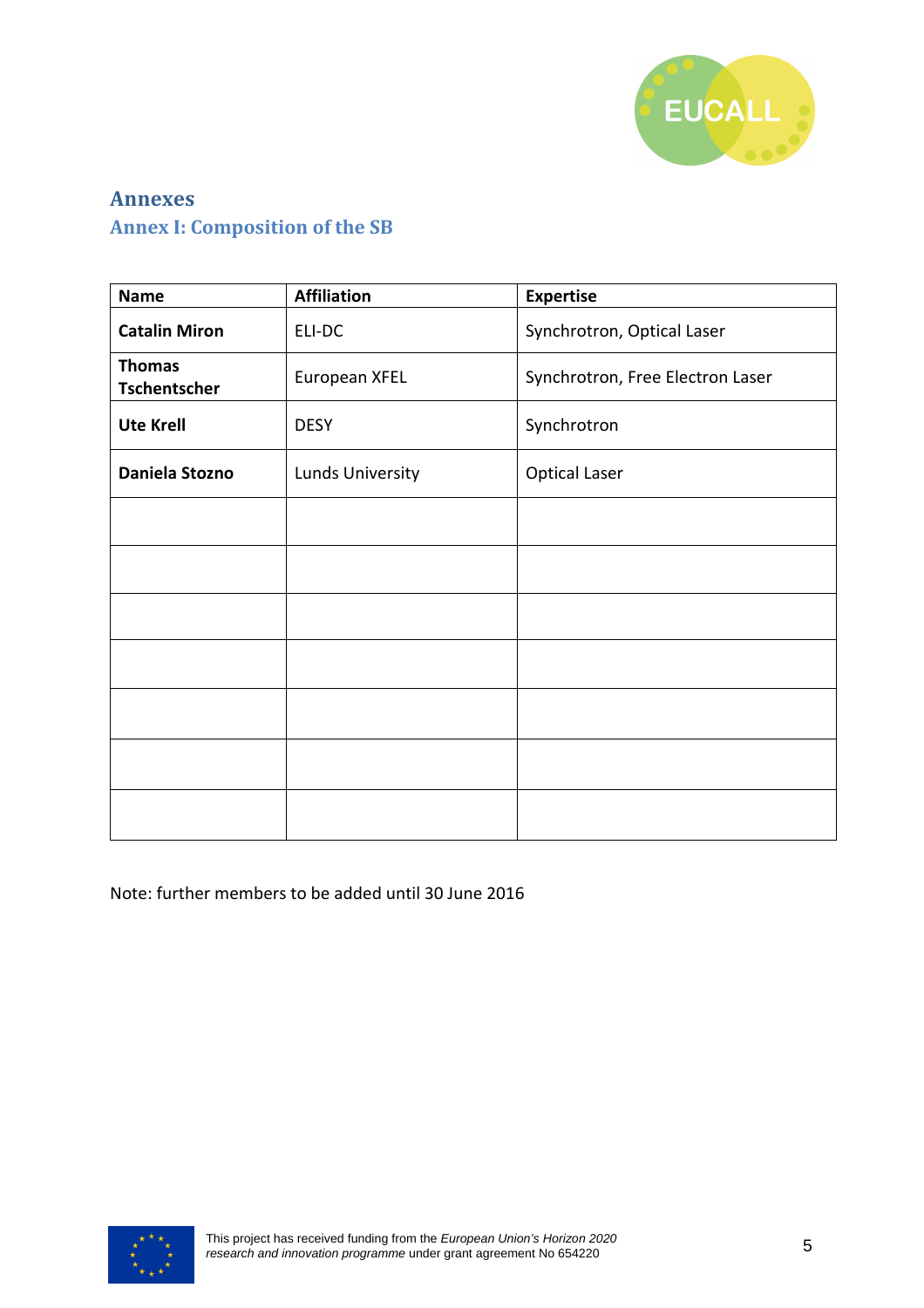

#### **Annex II: Background Information EUCALL project**

EUCALL is an EU-funded (Horizon 2020) project which addresses the emerging overlap of technological and scientific applications of Free Electron Laser and Optical Laser radiation. The acronym **EUCALL** stands for "**Eu**ropean **C**luster of **A**dvanced **L**aser **L**ight Sources". The aim of EUCALL is to support the efficient implementation and operation of the ESFRI advanced laser light source projects ELI and European XFEL and to initiate a process assuring that the ensemble of advanced laser light sources in Europe is optimally used and further developed for science and innovation in the European Research Area.

EUCALL essentially has four components: One work package is about overall coordination and management of the project. The second work package deals with dissemination and outreach, which includes promotion and support of communication and training between EUCALL partners, toward users and international neighbouring RI communities, as well as support of the exploitation of the innovation potential. The third work package of EUCALL aims to identify and strengthen synergies between the OL and FEL user communities, and between their respective RIs at the national and pan-European level. This involves identification of novel research opportunities arising due to the combined ensemble of RIs, promotion of optimised combined use of different types of laser light sources, identification of joint foresight topics in science and research policy, development of the innovation potential of the network and a new strategy for coordinated user training and organisation of experience exchange. Work Packages 4-7 are of a technical nature, and consist of development of a platform to fully simulate experiments at the various light sources; ultrafast online image processing, data transfer and processing of digitiser data for experiments at the RIs; an integrated concept for decentralised sample characterisation and fast sample positioning at EUCALL's facilities; and pulse characterisation tools with femtosecond time resolution, wavefront sensor and analysis software, and a transparent intensity monitor for use at the advanced laser light sources.

EUCALL is carried out by the European X-ray Free Electron Laser Facility GmbH as project coordinator and as its partners, the German Electron-Synchrotron (DESY), Elettra Synchrotron Trieste, the Extreme Light Infrastructure (ELI), the European Synchrotron Radiation Facility (ESRF), Helmholtz-Zentrum Dresden-Rossendorf, Lund University and Paul-Scherrer-Institute. The users of FEL radiation are represented in EUCALL by a member of the cluster *FELs of Europe* while the users of OL are represented by a member of the cluster *LaserLab Europe*. EUCALL has a 7M€ budget and runs for the project period 2015-2018. Contact for more information:

Graham Appleby, graham.appleby@xfel.eu (scientific coordinator)